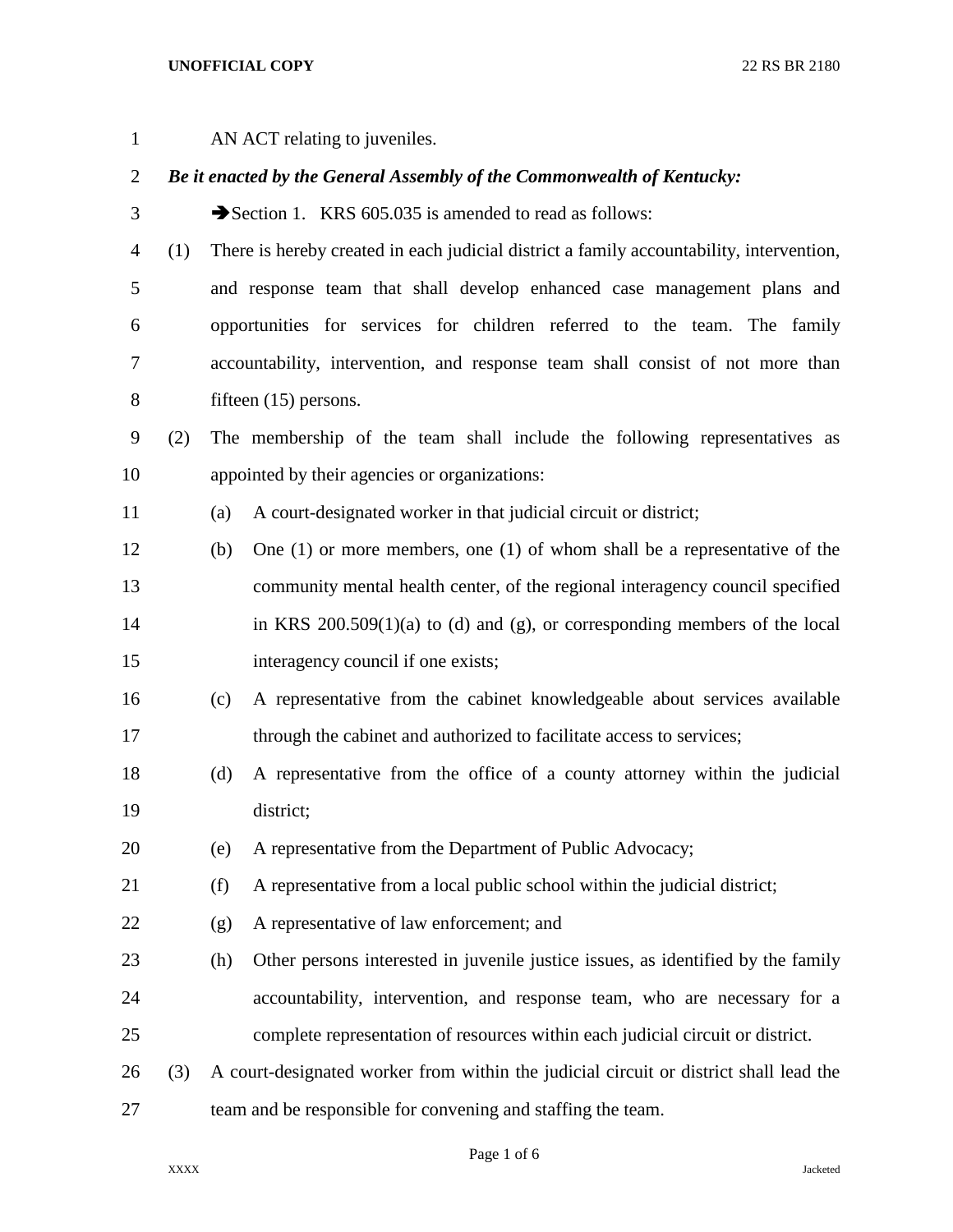## **UNOFFICIAL COPY** 22 RS BR 2180

| 1              | (4) | The team shall adopt a case management approach and process for reviewing:                     |
|----------------|-----|------------------------------------------------------------------------------------------------|
| $\overline{2}$ |     | Referrals from the court-designated worker involving cases in which a child<br>(a)             |
| 3              |     | has failed to appear for a preliminary intake inquiry, declined to enter into a                |
| 4              |     | diversion agreement, or failed to complete the terms of the agreement;                         |
| 5              |     | Referrals from the court-designated worker involving a child twelve (12)<br>(b)                |
| 6              |     | <i>years of age or younger</i> ; and                                                           |
| 7              |     | Status offense cases if the court-designated worker, after reviewing the<br>$(c)$ [(b)]        |
| 8              |     | complaint, has determined that no further action is necessary.                                 |
| 9              | (5) | After reviewing the actions taken by the court-designated worker, including<br>(a)             |
| 10             |     | referrals made for the child and his or her family, efforts to address barriers to             |
| 11             |     | successful completion, and whether other appropriate services are available to                 |
| 12             |     | address the needs of the child and his or her family, the team may:                            |
| 13             |     | Refer the case back to the court-designated worker to take further<br><u><i>I</i>.</u> $[(a)]$ |
| 14             |     | action as recommended by the team;                                                             |
| 15             |     | For a child twelve (12) years of age or younger, refer the case to a<br><u>2.</u>              |
| 16             |     | community partner or the cabinet for a safety assessment and, if                               |
| 17             |     | <i>indicated by the assessment, developmentally appropriate services;</i> or                   |
| 18             |     | Advise the court-designated worker to refer the case to the county<br>3.[(b)]                  |
| 19             |     | attorney if the team has no further recommendations to offer.                                  |
| 20             |     | The county attorney may choose to take no action against a child for any<br>(b)                |
| 21             |     | offense committed when the child was twelve (12) years of age or younger.                      |
| 22             |     | Section 2. KRS 610.030 is amended to read as follows:                                          |
| 23             |     | Except as otherwise provided in KRS Chapters 600 to 645:                                       |
| 24             | (1) | If any person files a complaint alleging that a child, except a child alleged to be            |
| 25             |     | neglected, abused, dependent or mentally ill who is subject to the jurisdiction of the         |
| 26             |     | court, may be within the purview of KRS Chapters 600 to 645, the court-designated              |
| 27             |     | worker shall:                                                                                  |
|                |     |                                                                                                |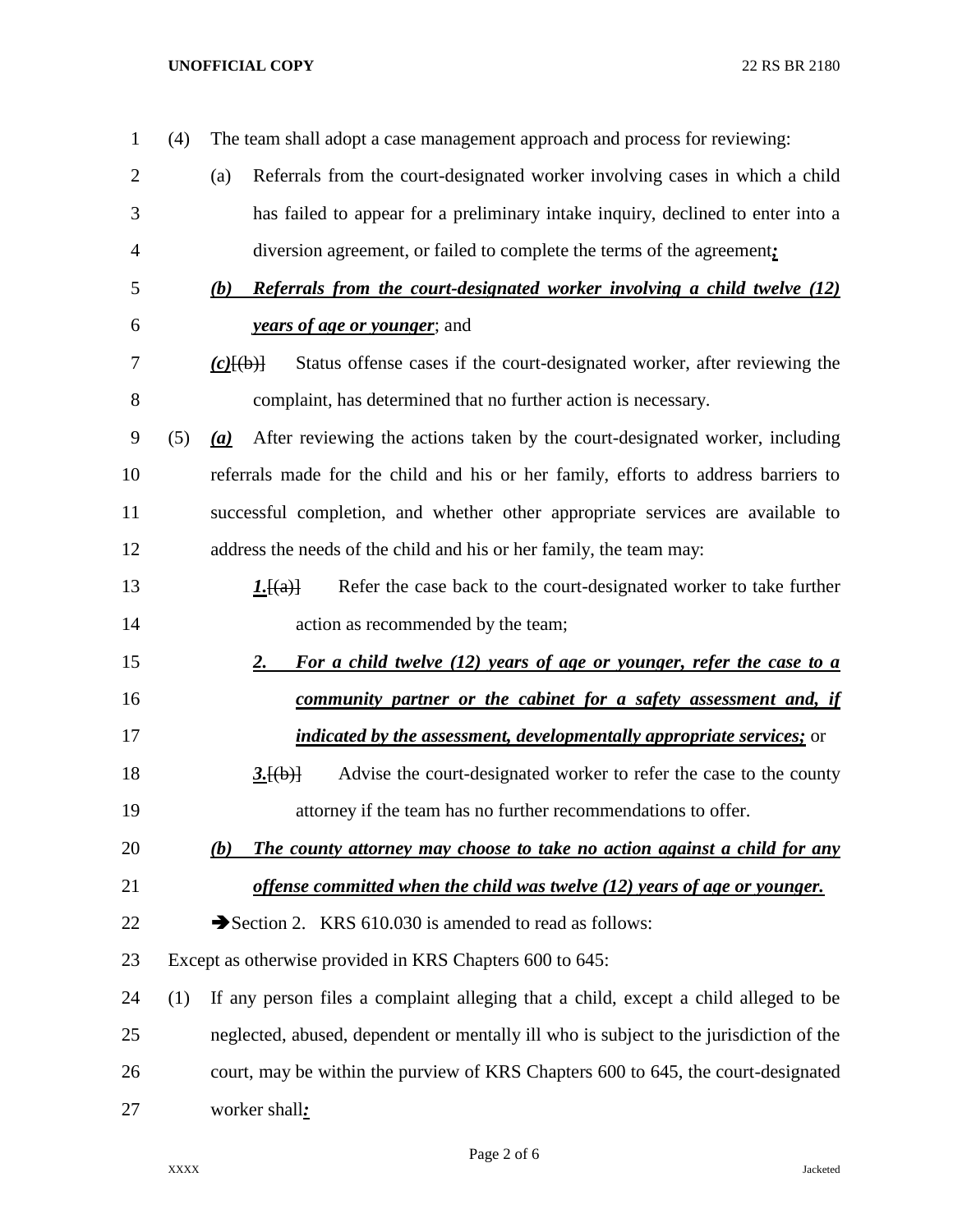## **UNOFFICIAL COPY** 22 RS BR 2180

 *(a)* Make a preliminary determination as to whether the complaint is complete. In any case where the court-designated worker finds that the complaint is incomplete, the court-designated worker shall return the complaint without delay to the person or agency originating the complaint or having knowledge of the facts, or to the appropriate law enforcement agency having investigative jurisdiction of the offense, and request additional information in order to complete the complaint. The complainant shall promptly furnish the additional information requested; *or*

## *(b) If the child is twelve (12) years of age or younger, take no action on the complaint and refer the child to the family accountability, intervention, and response team;*

- (2) (a) Upon receipt of a complaint which appears to be complete and which alleges that a child has committed a public offense, the court-designated worker shall refer the complaint to the county attorney for review pursuant to KRS 635.010.
- (b) If after review the county attorney elects to proceed, the court-designated worker shall conduct a preliminary intake inquiry to recommend whether the interests of the child or the public require that further action be taken or whether, in the interest of justice, the complaint can be resolved informally 20 without the filing of a petition;
- (3) Upon receipt of a complaint that appears to be complete and that alleges that the child has committed a status offense, the court-designated worker shall conduct a preliminary intake inquiry to determine whether the interests of the child or the public require that further action be taken;
- (4) Prior to conducting a preliminary intake inquiry, the court-designated worker shall notify the child and the child's parent, guardian, or other person exercising custodial control or supervision of the child in writing:

Page 3 of 6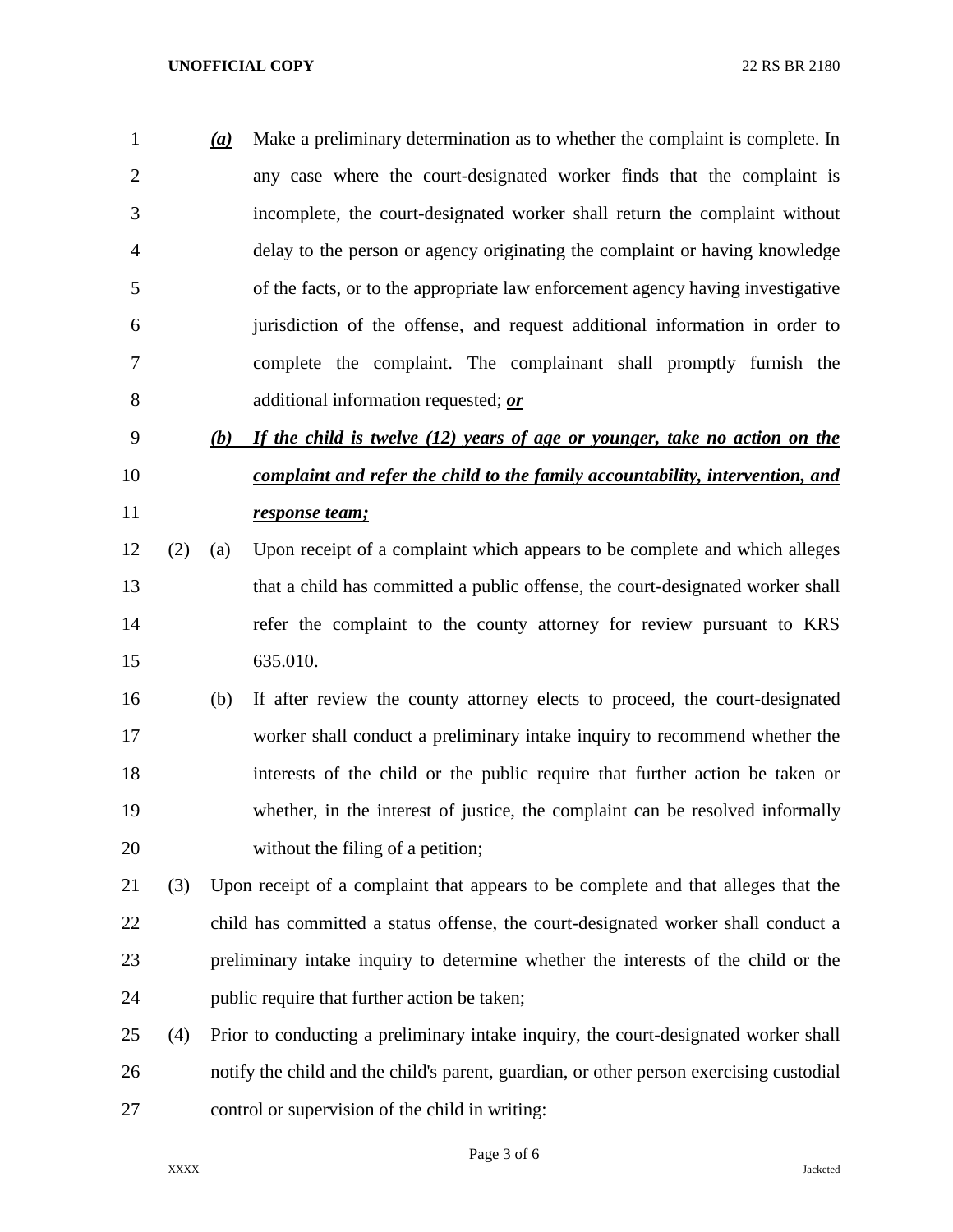- (a) Of their opportunity to be present at the preliminary intake inquiry;
- (b) That they may have counsel present during the preliminary intake inquiry as well as the formal conference thereafter;
- (c) 1. That all information supplied by the child to a court-designated worker during any process prior to the filing of the petition shall be deemed confidential and shall not be subject to subpoena or to disclosure without the written consent of the child.
- 2. Information may be shared between treatment providers, the court- designated worker, and the family accountability, intervention, and response team to enable the court-designated worker to facilitate 11 services and facilitate compliance with the diversion agreement; and
- (d) That the child has the right to deny the allegation and demand a formal court hearing;
- (5) The preliminary intake inquiry shall include the administration of an evidence-based screening tool and, if appropriate and available, a validated risk and needs assessment, in order to identify whether the child and his or her family are in need of services and the level of intervention needed;
- (6) Upon the completion of the preliminary intake inquiry, the court-designated worker may:
- (a) If the complaint alleges a status offense, determine that no further action be taken subject to review by the family accountability, intervention, and response team;
- (b) If the complaint alleges a public offense, refer the complaint to the county attorney;
- (c) Refer a public offense complaint for informal adjustment; or
- (d) Based upon the results of the preliminary intake inquiry, other information obtained, and a determination that the interests of the child and the public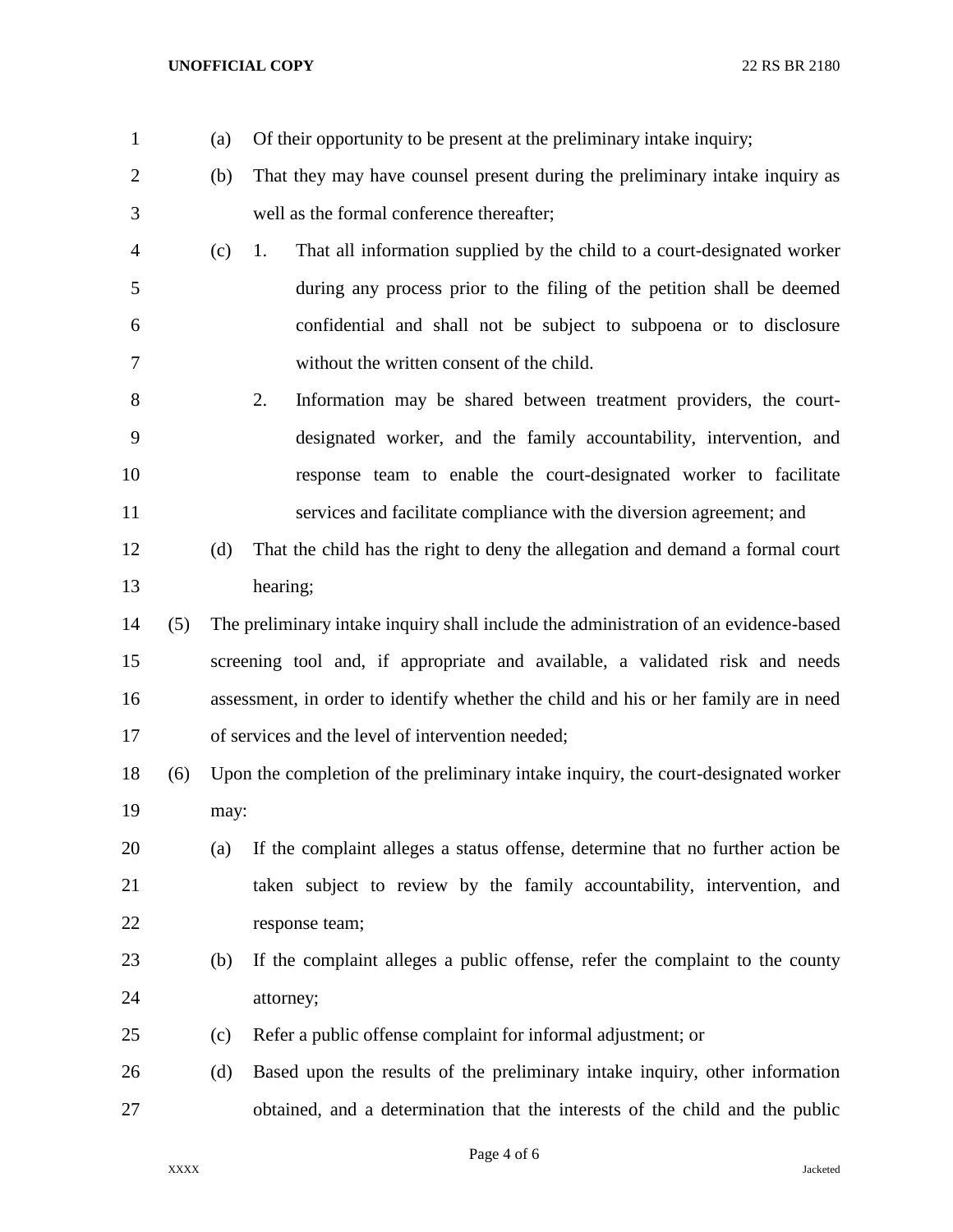| $\mathbf{1}$   |     |                                                                                       |                                                                                       | would be better served, and with the written approval of the county attorney       |  |  |  |  |  |  |
|----------------|-----|---------------------------------------------------------------------------------------|---------------------------------------------------------------------------------------|------------------------------------------------------------------------------------|--|--|--|--|--|--|
| $\overline{2}$ |     |                                                                                       |                                                                                       | for a public offense complaint, if necessary, conduct a formal conference and      |  |  |  |  |  |  |
| 3              |     | enter into a diversion agreement;                                                     |                                                                                       |                                                                                    |  |  |  |  |  |  |
| 4              | (7) |                                                                                       | Upon receiving written approval of the county attorney, if necessary, to divert a     |                                                                                    |  |  |  |  |  |  |
| 5              |     |                                                                                       | public offense complaint, and prior to conducting a formal conference, the court-     |                                                                                    |  |  |  |  |  |  |
| 6              |     | designated worker shall advise in writing the complainant, the victim if any, and the |                                                                                       |                                                                                    |  |  |  |  |  |  |
| 7              |     |                                                                                       | law enforcement agency having investigative jurisdiction of the offense:              |                                                                                    |  |  |  |  |  |  |
| 8              |     | (a)                                                                                   |                                                                                       | Of the recommendation and the reasons therefor and that the complainant,           |  |  |  |  |  |  |
| 9              |     |                                                                                       |                                                                                       | victim, or law enforcement agency may submit within ten (10) days from             |  |  |  |  |  |  |
| 10             |     |                                                                                       |                                                                                       | receipt of such notice a complaint to the county attorney for special review; or   |  |  |  |  |  |  |
| 11             |     | (b)                                                                                   |                                                                                       | In the case of a misdemeanor diverted pursuant to KRS $635.010(4)$ , of the fact   |  |  |  |  |  |  |
| 12             |     |                                                                                       |                                                                                       | that the child was statutorily entitled to divert the case;                        |  |  |  |  |  |  |
| 13             | (8) |                                                                                       | A formal conference shall include the child and his or her parent, guardian, or other |                                                                                    |  |  |  |  |  |  |
| 14             |     |                                                                                       |                                                                                       | person exercising custodial control or supervision. The formal conference shall be |  |  |  |  |  |  |
| 15             |     | used to:                                                                              |                                                                                       |                                                                                    |  |  |  |  |  |  |
| 16             |     | (a)                                                                                   |                                                                                       | Present information obtained at the preliminary intake inquiry; and                |  |  |  |  |  |  |
| 17             |     | (b)                                                                                   |                                                                                       | Develop a diversion agreement that shall require that the child regularly attend   |  |  |  |  |  |  |
| 18             |     |                                                                                       |                                                                                       | school, shall not exceed six (6) months in duration, and may include:              |  |  |  |  |  |  |
| 19             |     |                                                                                       | 1.                                                                                    | Referral of the child, and family if appropriate, to a public or private           |  |  |  |  |  |  |
| 20             |     |                                                                                       |                                                                                       | entity or person for the provision of identified services to address the           |  |  |  |  |  |  |
| 21             |     |                                                                                       |                                                                                       | complaint or assessed needs;                                                       |  |  |  |  |  |  |
| 22             |     |                                                                                       | 2.                                                                                    | Referral of the child, and family if appropriate, to a community service           |  |  |  |  |  |  |
| 23             |     |                                                                                       |                                                                                       | program within the limitations provided under KRS 635.080(2);                      |  |  |  |  |  |  |
| 24             |     |                                                                                       | 3.                                                                                    | Restitution, limited to the actual pecuniary loss suffered by the victim, if       |  |  |  |  |  |  |
| 25             |     |                                                                                       |                                                                                       | the child has the means or ability to make restitution;                            |  |  |  |  |  |  |
| 26             |     |                                                                                       | 4.                                                                                    | Notification that the court-designated worker may apply graduated                  |  |  |  |  |  |  |
| 27             |     |                                                                                       |                                                                                       | sanctions for failure to comply with the diversion agreement;                      |  |  |  |  |  |  |

Page 5 of 6